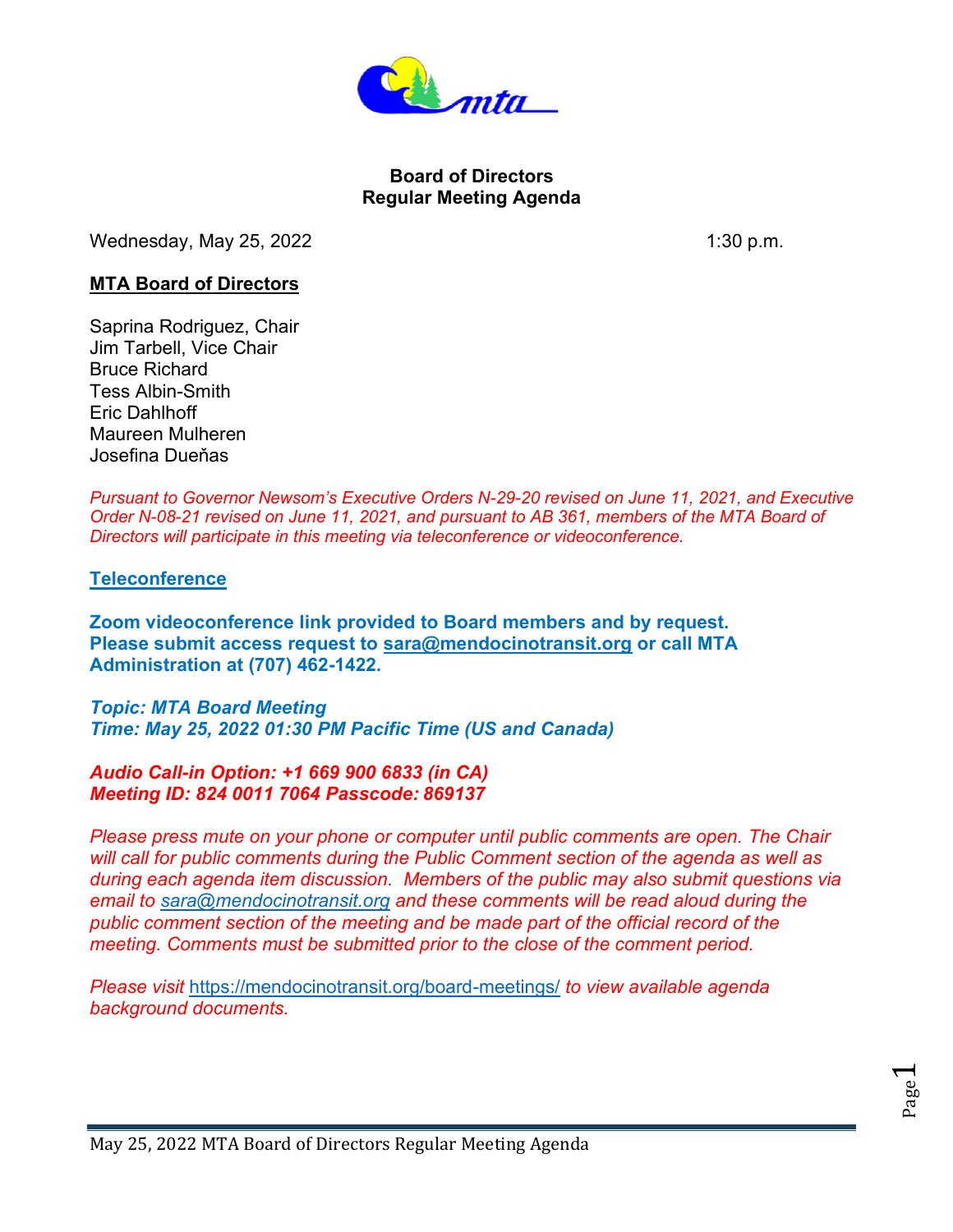# **AGENDA ITEMS**

# **A. CALL TO ORDER**

## **B. PUBLIC COMMENT**

*MTA Board of Directors welcomes participation in its meetings. Comments shall be limited to three (3) minutes per person so that everyone may be given an opportunity to be heard. To expedite matters and avoid repetition, whenever any group of persons wishes to address the MTA Board of Directors on the same subject matter, the Chair may request that a spokesperson be chosen by the group. This item is limited to matters under the jurisdiction of the Mendocino Transit Authority which are not on the posted agenda. Public criticism of the MTA Board will not be prohibited. No action shall be taken.*

## **C. CONSENT CALENDAR**

- 1. Approval of Minutes of April 27, 2022 Regular Board Meeting
- 2. Acceptance of Service Performance Report
- 3. Acceptance of Financial Reports July through March 2022
- 4. Adoption of Resolution No. 2022‐15 Authorizing Remote Teleconference Meetings of the Board of Directors of Mendocino Transit Authority for the period of May 25, 2022, through June 25, 2022, Pursuant to Brown Act Provisions.

## **D. ACTION & DISCUSSION**

- 1. Unmet Needs: Solicit Public Input
- 2. Discussion and Possible Approval of Draft Operations Budget for Fiscal Year 2022- 2023
- 3. Discussion and Possible Approval of Draft Capital Budget for Fiscal Year 2022- 2023.
- 4. Discussion and Possible Direction to Staff to Modify MTA's Existing Regular Board Meeting Schedule

# **E. CLOSED SESSION**

1. Conference with Labor Negotiators Pursuant to Government Code §54957.6(a) Agency Designated Representatives: Executive Director Jacob King Employee Organization: Teamsters Union Local 665

# **F. ANNOUNCEMENT OUT OF CLOSED SESSION**